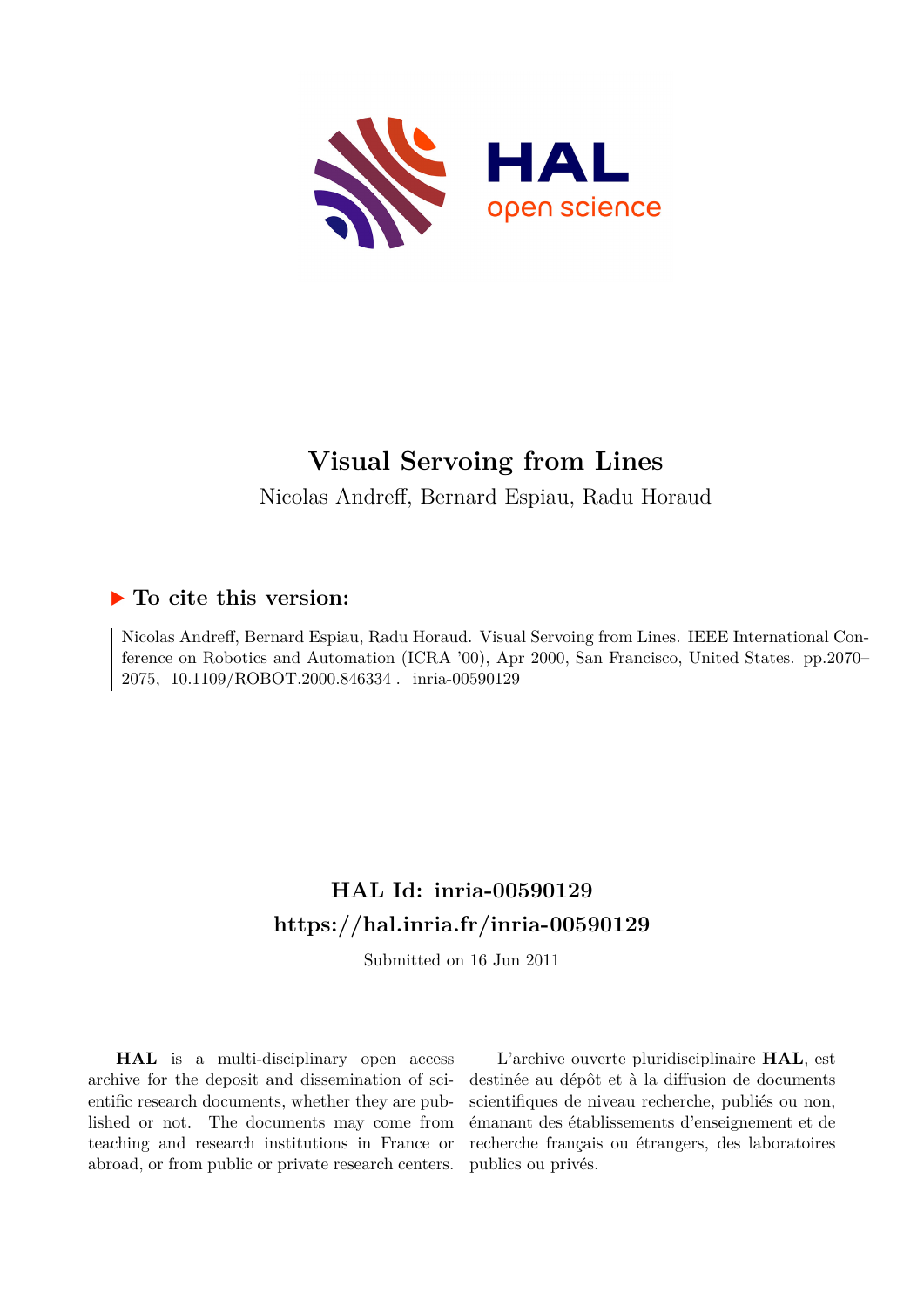## Visual Servoing from Lines

Nicolas Andreff, Bernard Espiau, Radu Horaud \* INRIA Rhône-Alpes/ GRAVIR-IMAG, 655, av. de l'Europe, 38330 Montbonnot, France email: firstname.lastname@inrialpes.fr

### **Abstract**

*In this paper, we use an alternative formulation of the Euclidean Plucker coordinates to define the new of normalized Plucker coordinates alignment of lines.*  This concept is more relevant than usual image align*ment to position a single calibrated camera with respect*  $to$  *a set of known* 3D lines.

*An explicit control law is derived which realizes such a task both for one or several lines. It is tested by positioning the camera with respect to an orthogonal trihedron. This application is all the challenging in that it requires depth to be observed. We do this by using the image projection of a laser pointer and adequately completing the control law.* 

## 1 Introduction

Our work is related to the control of one camera mounted onto a robot gripper. The camera is calibrated: its intrinsic parameters and its relative position with respect to the robot end-effector (also referred to as hand-eye transformation  $[17]$ ) are fixed and known in advance.

The problem we address is *to* move the camera from a current position where it observes a static scene represented by a set of lines to a target position specified by a desired image projection of the scene (Figure **1).** 

To solve this problem, we will use the visual servoing approach *[5].* Visual servoing is a sensor-based closed-loop control [16] with one or several cameras as sensors: the measurement of an error, computed from images, determines the next instantaneous motion to be taken by the camera (or the robot, since they are rigidly linked in our case) in order to drive the error to zero.

Most of the efforts in visual servoing are devoted to points (see [9] for an exhaustive reference list) but interestingly, only few works were devoted to visual servoing from lines. **As** far as we know there exists only one class of approach using monocular vision [5,



Figure **1:** The problem is to move the camera such that it attains **a** position where the current image coincides with the desired one.

181 and another one using stereovision [7].

One reason to this lack of interest is the difficulty to find a good representation for lines while points are rather easy to handle. In particular, the monocular approach [5] used a parameterization of image lines by their angle and distance to origin which did not fit its representation of 3D lines as the kernel of two plane equations of the form  $AX + BY + CZ + D = 0$ . Moreover, this approach is based on image (or 2D) line alignment while, in practice, 3D line alignment is looked for.

The main contributions of this paper are: the use of a representation of 3D lines that is well suited to express the relation between the instantaneous motion of the camera and the apparent motion observed in the image (Section 2); the definition of a new line positioning task which we claim to be more relevant than the usual 2D alignment of lines (Section 3); the derivation of an explicit control law which realizes this task for any number of lines (Section 4); and, finally, the application of this control law to an industrial problem (Section 5), validated by experimental results (Section **6).** 

### 2 Line representation

## 2.1 **3D** line

The representation of lines we propose to use is based on the Euclidean Plücker coordinates of a 3D line [2]. They are a Euclidean variant of the projective Plucker coordinates [14, **61** and can be defined from the fact that a 3D point and a 3D orientation

<sup>\*</sup>The authors acknowledge support from the European Community through the Esprit-IV reactive LTR project number 26247 (VIGOR).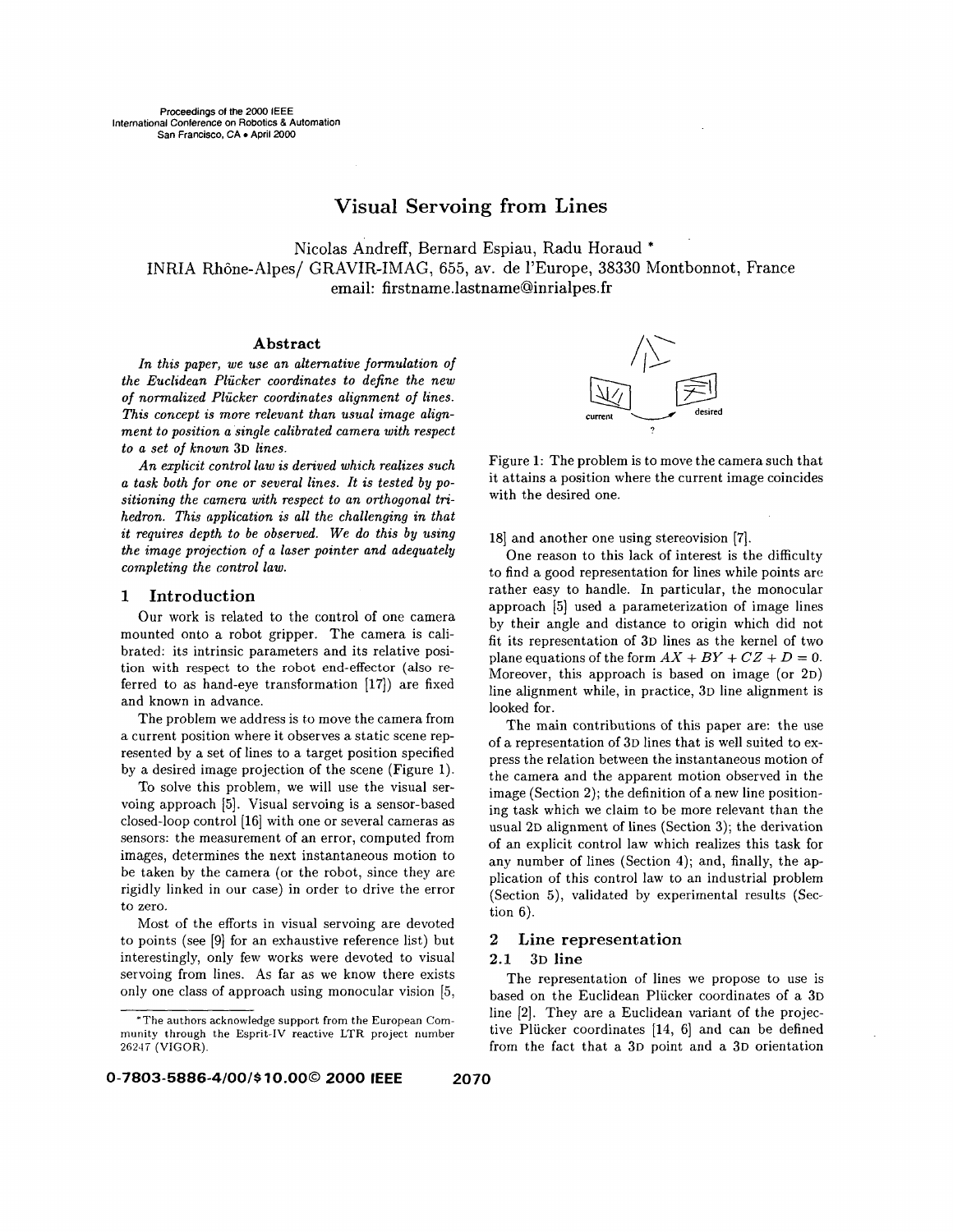- Vectors are denoted with lower case upright bold letters (e.g.u). Unit vectors are denoted **as** underlined vectors  $(e.g. \mathbf{u})$ .
- Points in the **3D** space are written with upper case bold letters *(P)* while points in the image are written with lowercase bold characters *(p).*
- **3D** Lines are noted with calligraphic upper case letters (e.g. *L)* and image lines with calligraphic lower case letters (e.g.  $\ell$
- Angular velocity is written **ft** and linear velocity V.
- The scalar product is noted with the transpose formalism (e.g.  $\mathbf{a}^T \mathbf{b}$ ) and the cross product of **a** by **b** is written  $\mathbf{a} \times \mathbf{b}$ .
- The notation \* (e.g. **u**\* denotes a desired value and the notation  $(t=0)$  (e.g.  $\underline{u}(t=0)$ ) represents an initial value.

Table 1: Notations used in this paper



Figure 2: Euclidean Plücker coordinates of a 3D line

define a unique 3D line.

Let  $P$  be a 3D point and  $\underline{u}$  a unit vector expressed in the camera frame  $(O,i,j,k)$  and  $\mathcal L$  be the 3D line they define.

Define  $h = \overrightarrow{OP} \times \underline{u}$  and remark that this vector is independent of the point we choose on the line. Thus, the Euclidean Plücker coordinates are defined as  $\mathcal{L} =$  $(\underline{\mathbf{u}}, \mathbf{h})$  with  $\|\underline{\mathbf{u}}\| = 1$  and  $\mathbf{h}^T \underline{\mathbf{u}} = 0$  (Figure 2).

Notice that  $h$  is orthogonal to  $\mathcal L$  and to the plane defined by the camera center and  $\mathcal{L}$  (hence,  $\mathbf{h}^T \mathbf{P} =$  $\mathbf{h}^T \mathbf{u} = 0$ . This plane is often called the interpretation plane.

The case where  $\mathbf{h} = 0$  happens when the 3D line contains the camera center and hence projects as a point in the image. In the following, we assume that it never occurs.

Then, the usual interpretation of the Euclidean Plucker coordinates is that  $\mathcal L$  is the 3D line oriented by **u** passing through the point  $h \times u$ . We prefer an alternative sequential interpretation which isolates the depth:  $\mathcal L$  is the line lying in the plane orthogonal to  $\mathbf{h} = \mathbf{h}/\|\mathbf{h}\|$  and parallel to *g*, and at a depth  $h = \|\mathbf{h}\|$ from the origin.

Thus, we represent a 3D line  $\mathcal L$  by:

$$
\mathcal{L} = (\underline{\mathbf{h}}^T, \underline{\mathbf{u}}^T, h)^T, \ \|\underline{\mathbf{u}}\| = \|\underline{\mathbf{h}}\| = 1, \ \underline{\mathbf{u}}^T \underline{\mathbf{h}} = 0 \tag{1}
$$

Note that Hager *et al* [7] represent  $\mathcal{L}$  as the tuple

 $(P, \underline{u})$  but, in fact, implicitly use the representation above.

We call the couple  $(\underline{\mathbf{h}}^T, \underline{\mathbf{u}})$  the *normalized Plücker coordinates* of the line. Remark that they represent the pencil of all the lines oriented by **U** and lying in the interpretation plane **h.** It is a one-dimensional (depth) manifold.

### **2.2 2D** line

The reason for the representation (1) is that the 2D line  $\ell$ , projection of a 3D line  $\mathcal{L} = (\mathbf{h}^T, \mathbf{u}^T, h)^T$  onto the image plane is completely defined by **h.** Indeed, consider a point  $P = (xZ, yZ, Z)^T$  of  $\mathcal L$  projecting in the point  $p = (x, y, 1)^T$  of  $\ell$  (Figure 2). The equation of  $\ell$  is of the form  $ax + by + c = 0$  and we take the convention that  $a^2 + b^2 + c^2 = 1$ . Rewriting now  $\mathbf{h}^T \mathbf{P} = 0$ as  $(hh)^{T}(Zp) = 0$  and noticing that neither *h* nor *Z* can be equal to 0, yields  $\mathbf{h}^T \mathbf{p} = 0$  which is precisely the equation of  $\ell$ . Hence,  $\underline{\mathbf{h}}$  is the vector formed with the coefficients of the equation of  $\ell$ .

Finally, we recall that  $\ell$  is the intersection of the interpretation plane and the image plane and that, reciprocally,  $\ell$  defines the interpretation plane.

## **2.3** Motion **of a** line **vs.** motion **of** the **camera**

Here, we relate the instantaneous camera motion to the 3D line motion (expressed in our formalism) and recall the apparent motion in the image of this line.

The, instantaneous motion of a camera is defined by the instantaneous angular velocity  $\Omega$  and the instantaneous linear velocity *V* of a given point expressed in the camera frame. From them, one defines the velocity screw  $\tau = (V, \Omega)$ .

Let  $\mathcal{L} = (\underline{\mathbf{h}}^T, \underline{\mathbf{u}}^T, h)^T$  be a 3D line. Then its motion is the vector  $(\mathbf{h}^T, \mathbf{u}^T, h)^T$ . Rives *et al* [15] recall the derivative  $(\dot{\mathbf{u}}, \dot{\mathbf{h}})$  of the Euclidean Plücker coordinates  $(\mathbf{u}, \mathbf{h})$  of a 3D line (2)-(3) and Navab [12] derives from these equations the *line motion field equation.* It can be interpreted as the relation between the camera motion and the apparent motion of a.3D line in the image. It is therefore the derivative **h** of the image projection **h** of the 3D line, which is given in **(4).** As for the derivative of the depth  $h(5)$ , it is obtained by differentiating the expression defining *h.* Finally:

$$
\dot{\mathbf{u}} = \Omega \times \mathbf{u} \tag{2}
$$

$$
\dot{\mathbf{h}} = \Omega \times \mathbf{h} + V \times \underline{\mathbf{u}} \tag{3}
$$

$$
\dot{\mathbf{h}} = \Omega \times \mathbf{h} - \frac{V^T \mathbf{h}}{h} (\mathbf{u} \times \mathbf{h})
$$
 (4)

$$
\dot{h} = \sqrt{\mathbf{h}^T \mathbf{h}} = V^T (\mathbf{u} \times \mathbf{h}) \tag{5}
$$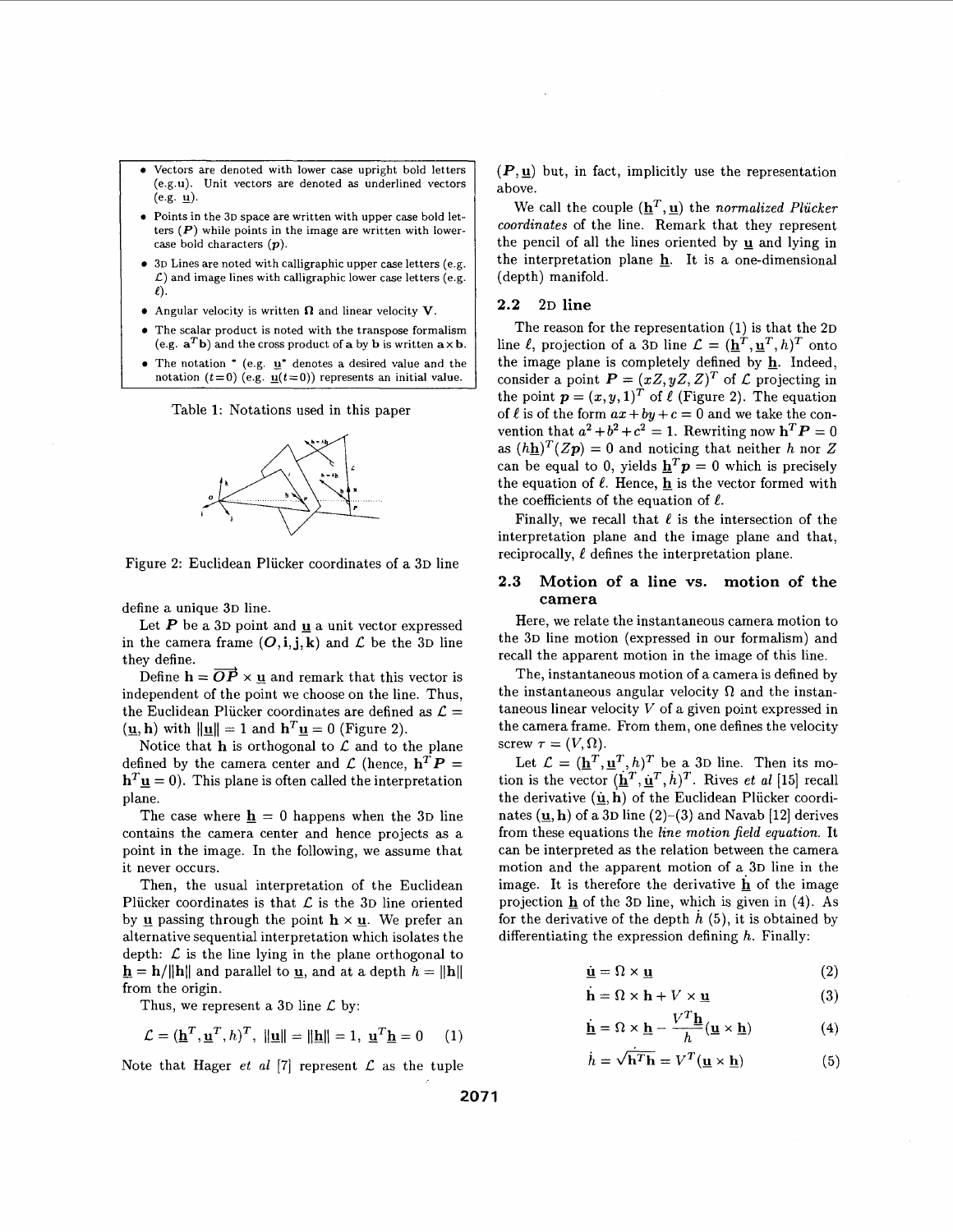

Figure **3:** The solid lines are in normalized Plucker coordinates alignment with  $\mathcal{L}^*$  while the dotted lines are not, even though they project onto  $\ell^*$ .

## **3 Normalized Plucker coordinates alignment**

We define now a normalized Plücker coordinates alignment task inspired by two ideas. The first one concerns the projection *p\** in the image of a **3D** point *P':* The alignment of a point *p* with *p\** in the image is the alignment of their two lines of sight. It corresponds to bringing the physical **3D** point *P,* whose projection is *p,* into the manifold of all the points equivalent to  $P^*$  up to depth. The second idea comes from [11]. This work defines a **2D 1/2** visual servoing control law for a set of points, where orientation is controlled by driving **3D** errors to zero and simultaneously position is controlled by driving errors in the image to zero.

From the first idea we argue that the image alignment of **3D** lines should not consist in the alignment of their interpretation planes as it is done in [5, 181 but in bringing them into **a** manifold of equivalent **3D**  lines up to depth.

It is trivial to see that the set of the lines equivalent to a 3D line  $\mathcal{L} = (\underline{\mathbf{h}}, \underline{\mathbf{u}}, h)$  up to depth is defined by  $\{(\underline{\mathbf{h}}, \underline{\mathbf{u}}, Z), Z \in \mathbb{R}\}.$  It is geometrically interpreted as the pencil of all the parallel lines, oriented by **g** and lying in the interpretation plane orthogonal to **h.** It is thus represented by normalized Plucker coordinates.

This implies, as in [10], a mixed 2D-3D information. We thus define the new alignment of lines as the alignment of the pencil based on the current **3D** line position with respect to the camera onto the pencil based on its desired position (see Figure **3).** With our notations, it writes:

$$
\underline{\mathbf{u}} = \underline{\mathbf{u}}^* \quad \underline{\mathbf{h}} = \underline{\mathbf{h}}^* \tag{6}
$$

With this proper definition of line alignment, we can now define a control scheme with nice properties.

## **4 Control**

Before deriving our control, let us recall some elements of the control law in the previous monocular visual servoing from lines approach [5]. **A 3D** line was represented as the intersection of two planes:

$$
\begin{cases}\n a_1x + b_1y + c_1z + d_1 = 0 \\
a_2x + b_2y + c_2z + d_2 = 0\n\end{cases}
$$
\n(7)

and a 2D line by an angle  $\theta$  and a distance to the origin  $\rho$ :  $\cos \theta x + \sin \theta y - \rho = 0$ . This yielded the

following motion equations for a 2D line:  
\n
$$
\begin{pmatrix} \dot{\theta} \\ \dot{\rho} \end{pmatrix} = \begin{pmatrix} \lambda_{\theta}c\theta & \lambda_{\theta}s\theta & -\lambda_{\theta}\rho & -\rho c\theta & -\rho s\theta & -1 \\ \lambda_{\rho}c\theta & \lambda_{\rho}s\theta & -\lambda_{\rho}\rho & (1+\rho^2)s\theta & -(1+\rho^2)c\theta & 0 \end{pmatrix} \begin{pmatrix} \mathbf{V} \\ \mathbf{\Omega} \end{pmatrix}
$$
\n(8)

where  $\lambda_{\theta}$  and  $\lambda_{\rho}$  depend on the plane equations coefficients as well as on  $\theta$ . By numerically inverting these equations, provided enough lines are available, one obtains the camera velocity screw which realizes a desired motion  $(\theta, \dot{\rho})$  of the 2D line. Then, by choosing that this motion should be aligned at each iteration of the control-loop with the error  $\begin{pmatrix} \theta - \theta^* \\ \rho - \rho^* \end{pmatrix}$  to be servoed to zero, exponential convergence was proven. However, one could not distinguish what contributed to control the orientation of the camera from what helped in controlling its position.

Moreover, **as** these motion equations are complicated, one is reluctant to compute all the coefficients in the matrices above at each iteration. Therefore, taking advantage of continuity properties of the control, an estimate of each matrix was computed in the desired position of the camera and the control was restricted to a neighborhood of this position.

On the opposite, our representation of lines yields much simpler motion equations.

### **4.1 Case of a single line**

The motion equations **(2)** and **(4)** show a partial decoupling. Indeed, translations of the camera do not modify the **3D** line orientation. Therefore, we can take advantage of this property to provide a control law which makes the rotation control  $\Omega$  and the translation control *V* explicit, is globally convergent and does not require any depth estimation.

To benefit from the decoupling, and assuming that **u** can be recovered, we define the following control scheme which works in two phases. First, align the orientation *u* of the line with the desired one, **u**<sup>\*</sup>, **using** the control defined by:

$$
\Omega = \mu_{\omega} \underline{\mathbf{u}} \times \underline{\mathbf{u}}^* \quad \mu_{\omega} > 0 \tag{9}
$$
  

$$
V = 0 \tag{10}
$$

Then, after convergence in orientation align the interpretation plane, i.e. control  $\underline{\mathbf{h}}$  to its desired value  $\underline{\mathbf{h}}^*$ with:

$$
\Omega = \mu_{\omega} \underline{\mathbf{u}} \times \underline{\mathbf{u}}^* \qquad \mu_{\omega} > 0 \qquad (11)
$$

$$
V = -\mu_v \underline{\mathbf{u}} \times (\underline{\mathbf{h}} - \underline{\mathbf{h}}^*) \qquad \mu_v > 0 \qquad (12)
$$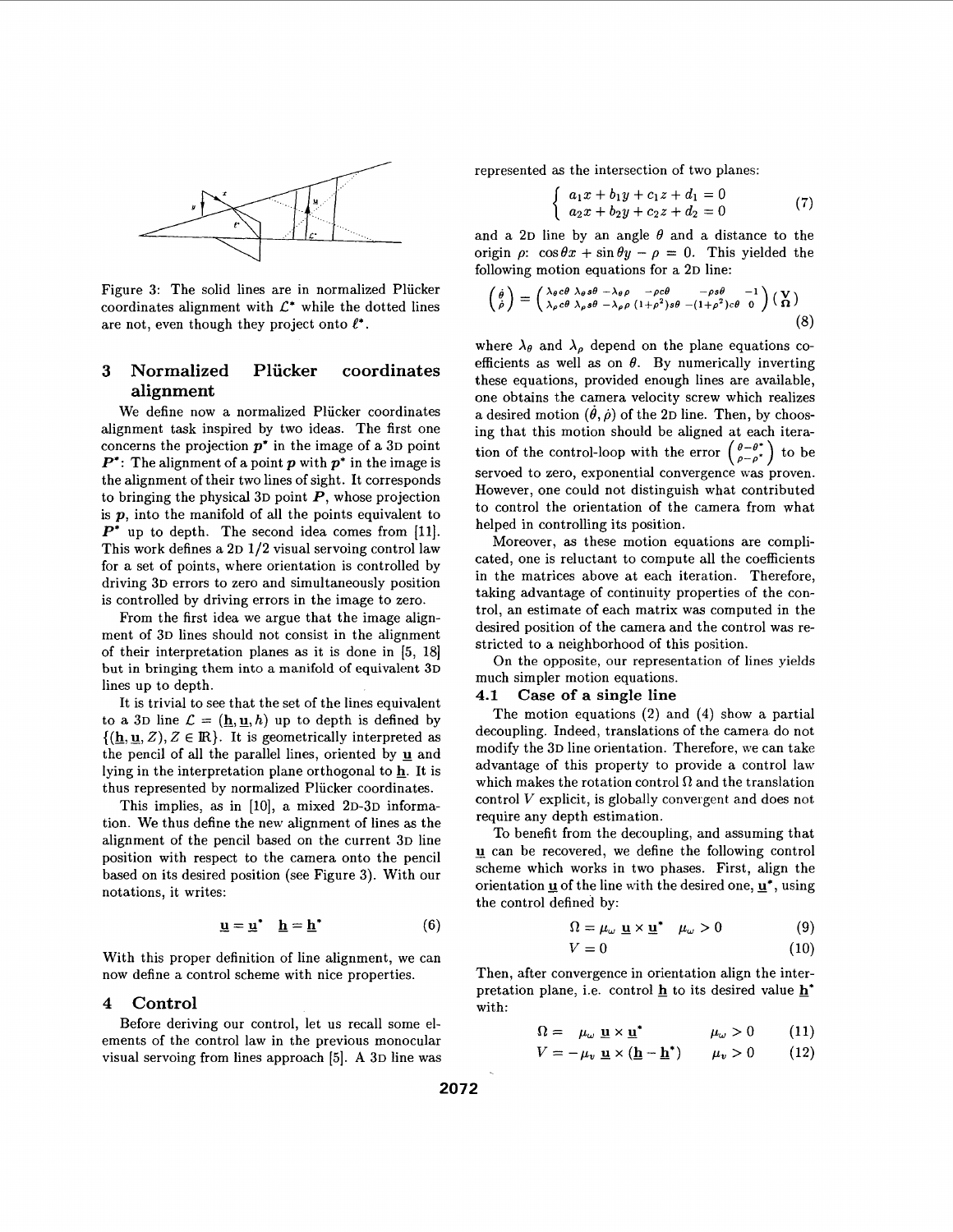

Figure 4: The rotational control brings *g* over *g***<sup>\*</sup>** and  $\underline{\mathbf{h}}$  onto  $\underline{\mathbf{h}}'$ , somewhere in the plane orthogonal to  $\underline{\mathbf{u}}^*$ .



Figure **3:** Controlling the interpretation plane normal vector when  $\underline{\mathbf{u}} = \underline{\mathbf{u}}^*$ .

Ideally,  $\Omega$  should always be 0 in the second stage. We do not make this simplification to cope xith robot calibration errors. Then.

**Theorem 1** *The first stage (rotation control only) is* asymptotically stable provided that in the initial posi*tion*  $\underline{\mathbf{u}}(t=0) \neq -\underline{\mathbf{u}}^*$ . Then, the second stage (ideally, *translation control only) is also asymptotically stable provided that*  $\underline{\mathbf{u}} = \underline{\mathbf{u}}^*$  *and*  $\underline{\mathbf{h}}(t=0) \neq -\underline{\mathbf{h}}^*$ .

Details of the proof. based on the study of the Lyapunov functions  $L_u = ||\underline{\mathbf{u}} - \underline{\mathbf{u}}^*||^2$  and  $L_h = ||\underline{\mathbf{h}} - \underline{\mathbf{h}}^*||^2$ are available in [l]. but we will give here only a geometrical insight of it.

The first control law generates a rotation in the plane  $(O, \underline{u}, \underline{u}^*)$  until  $\underline{u} = \underline{u}^*$ . Its effect on the interpretation plane is to bring **h** into the plane orthogonal to  $\underline{\mathbf{u}}^*$  (Figure 4). Then, the translation control rotates **h**around the now fixed orientation  $\mathbf{u} = \mathbf{u}^*$  until **h** lies in the plane defined by  $\underline{u}$  and  $\underline{h}^*$  (Figure 5). Indeed, reporting (12) into **(4)** yields

$$
\dot{\underline{\mathbf{h}}} = \frac{\mu_h}{h} [(\underline{\mathbf{u}} \times \underline{\mathbf{h}})^T \underline{\mathbf{h}}^*] (\underline{\mathbf{u}} \times \underline{\mathbf{h}}).
$$
 (13)

Notice now that this control takes the shortest path towards the configuration which minimizes the angle between  $\underline{\mathbf{h}}$  and  $\underline{\mathbf{h}}^*$  even if  $\underline{\mathbf{u}} \neq \underline{\mathbf{u}}^*$  (Figure 6). However, there is a singular case when, at initial time, *g,* **h** and - **h\*** lie in the same plane with a non minimal angle; then. the control vanishes. However, this singular case is unstable (Figure **6).** 

Consequently the translation control is highly satisfying since, if  $\underline{u} = \underline{u}^*$ , then  $\underline{h}$  is parallel to  $\underline{h}^*$ , with minimal angle; hence. they are equal.



Figure 6: The translation control brings **h** to along the shortest path (Left). Cnstable singular case (Right): perturbating **h** into **h'** brings back **h** to the configuration with minimal deviation from **h'.** 

## **4.2 Case of several lines**

In the case of several lines, we make the following assumptions : the desired configuration of lines is reachable, a one-to-one correspondence can be established between the current and desired lines and the orientations  $\underline{\mathbf{u}}_i$  can be recovered. Then, we simply sum up the influence of each line (represented by its subscript  $i = 1..n$ ) into a compound control scheme: First, align the orientation  $\mathbf{u}_i$  of each line with the desired one **u**<sup>\*</sup>:

$$
\Omega = \mu_{\omega} \sum_{i=1}^{n} \underline{\mathbf{u}}_i \times \underline{\mathbf{u}}_i^* \quad \mu_{\omega} > 0 \tag{14}
$$

$$
V = 0 \tag{15}
$$

Then. after convergence in orientation align the interpretation planes, i.e. control each  $\mathbf{h}_i$  to its desired value **h:** by:

$$
\Omega = \mu_{\omega} \sum_{i=1}^{n} \underline{\mathbf{u}}_{i} \times \underline{\mathbf{u}}_{i}^{*} \qquad \mu_{\omega} > 0 \qquad (16)
$$

$$
V = -\mu_v \sum_{i=1}^n \underline{\mathbf{u}}_i \times (\underline{\mathbf{h}}_i - \underline{\mathbf{h}}_i^*) \quad \mu_v > 0 \tag{17}
$$

**Theorem 2** *The first stage (rotation control) is*  asymptotically stable provided that  $\forall i, \mathbf{u}_i(t = 0) \neq$  $-\underline{\mathbf{u}}_i^*$ . Then, the second stage (ideally, translation con*trol) reduces non-strictly the errors*  $\|\mathbf{h}_i - \mathbf{h}_i^*\|$  *provided that*  $\forall i, \underline{\mathbf{h}}_i(t=0) \neq -\underline{\mathbf{h}}_i^*$  *and*  $\forall i, \underline{\mathbf{u}}_i = \underline{\mathbf{u}}_i^*$ *.* 

This theorem is a direct application of the results in [l] and extends Theorem 1. Indeed, the translation control can not be proven asymptotically stable in the general case. However, it can in the application described in the next section.

## *5* **Application**

In this section, we focus on the application of the general control law defined in **(14)-(17)** to the special configuration of the orthogonal trihedron. This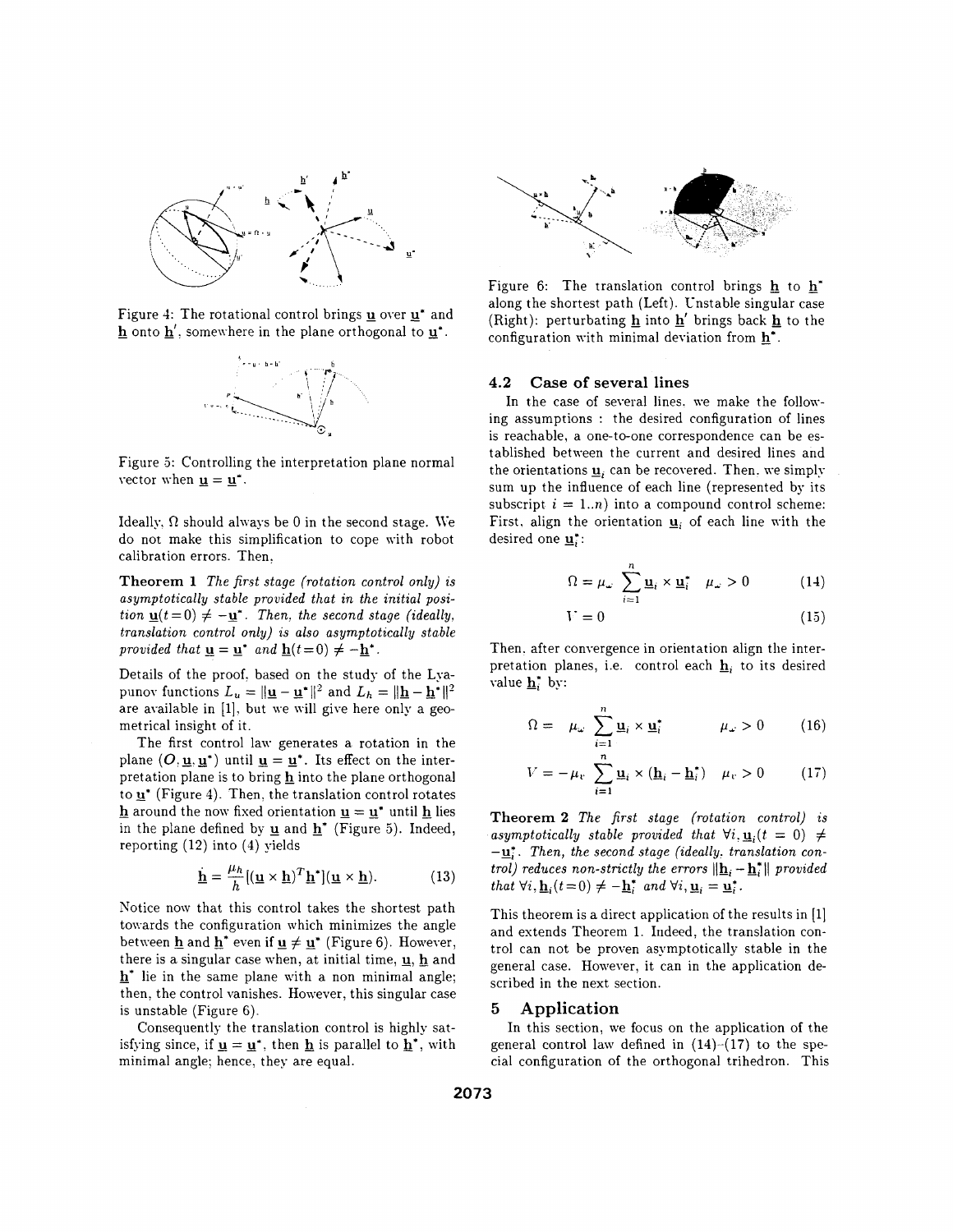

Figure **7: A** laser pointer can be considered as a second camera reduced to its optical axis.

configuration appears in the image as a junction of three **2D** lines. This has shown to be degenerate for the pose algorithms from lines **[3, 41** since depth along the line of sight passing through the center of the trihedron is unobservable. We note **1**, the orientation of this line. However, one can still find from the extracted 2D lines (i.e. the  $\mathbf{h}_i$ 's) the 3D orientation of each line (i.e. the  $\underline{\mathbf{u}}_i$ 's) using the closed-form solution given in *[8].* Hence, the previous control law can be applied but when converging does not have any constraint on depth along  $\underline{u}_c$ , thus risking to crash the robot against the trihedron.

To observe the depth a simple laser pointer is fixed onto the camera. Thus, the laser spot projects onto **a** fixed line in the image (Figure 7). Hence, the laser spot in the image can be addressed by a single abscissa s without any kind of laser/camera calibration. It can be seen [1] that s varies linearly when the camera center moves along  $\underline{\mathbf{u}}_c$  and the laser point remains on a fixed plane among those of the trihedron. It means that the relative depth between the current and desired position of the camera with respect to the trihedron center is directly observable from the difference between the current abscissa and its value **s\*** at desired position.

Consequently, we add a third step to the general control law:

$$
\Omega = \mu_{\omega} \sum_{i=1}^{n} \underline{\mathbf{u}}_{i} \times \underline{\mathbf{u}}_{i}^{*} \quad \mu_{\omega} > 0 \tag{18}
$$

$$
V = -\mu_v \sum_{i=1}^n \underline{\mathbf{u}}_i \times (\underline{\mathbf{h}}_i - \underline{\mathbf{h}}_i^*) + \mu_s (s - s^*) \underline{\mathbf{u}}_c \quad \mu_v > 0
$$

**(19)** 

where the terms coming from  $(14)-(17)$  ideally vanish and the sign of the scalar gain  $\mu_s$  is determined by the orientation of the plane hit by the laser beam.

## *6* **Results**

In the context of the VIGOR project', we plan to apply this three step control scheme **(14)-(19)** to the



Figure 8: The kind of image to be dealt with.

positioning of a welding torch with respect to a ship part (Figure 8). We present in Figure **9** simulation results to show the behaviour of the control law. The first step drives the orientation error (i.e. on the *gi's)*  to zero with no effect on the trajectory but with drifts of the other errors (a) and displacement to the right in the image (c). Then, translation control occurs (b), reducing the error in terms of image alignment (a,c) and approaching the goal position (d). Finally, the laser spot is driven to its goal position (a) with no effect in the image and a straight line approach in space (d).



Figure **9:** Behaviour of the proposed control scheme.

## *7* **Conclusion**

In this work, we represented **3D** lines with an alternative formulation of their Euclidean Plücker coordinates. This allowed a simple definition of a new alignment of lines. This formulation also provided **a**  control law which realizes this alignment and is nevertheless simpler than previous control laws realizing the sole **2D** alignment. The soundness of the approach is illustrated in simulation by the positioning of a camera with respect to an orthogonal trihedron

The control law, mixing **2D** and **3D** information, is

**[<sup>&#</sup>x27;http://uuu.](http://uuu) inrialpes .fr/VIGOR**